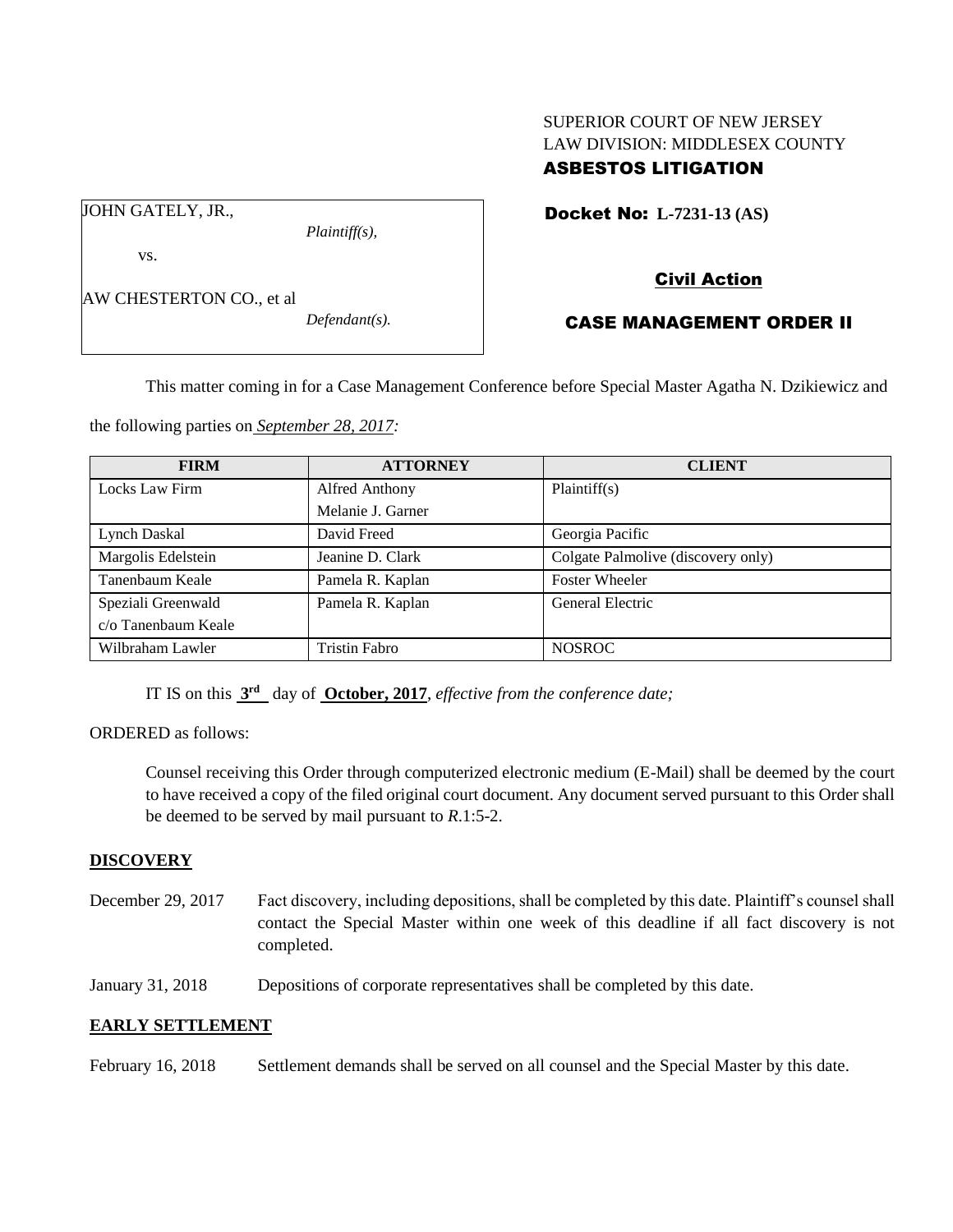## **SUMMARY JUDGMENT MOTION PRACTICE**

February 16, 2018 Plaintiff's counsel shall advise, in writing, of intent not to oppose motions by this date.

March 1, 2018 *(Thurs.)* Summary judgment motions shall be filed no later than this date.

March 29, 2018 *(Thurs.)* Last return date for summary judgment motions.

#### **MEDICAL DEFENSE**

- May 11, 2018 Plaintiff shall serve medical expert reports by this date.
- June 29, 2018 Defendants shall identify its medical experts and serve medical reports, if any, by this date. In addition, defendants shall notify plaintiff's counsel (as well as all counsel of record) of a joinder in an expert medical defense by this date.

### **LIABILITY EXPERT REPORTS**

- May 11, 2018 Plaintiff shall identify its liability experts and serve liability expert reports or a certified expert statement by this date or waive any opportunity to rely on liability expert testimony.
- June 29, 2018 Defendants shall identify its liability experts and serve liability expert reports, if any, by this date or waive any opportunity to rely on liability expert testimony.

### **ECONOMIST EXPERT REPORTS**

| May 11, 2018 | Plaintiff shall identify its expert economists and serve expert economist report(s), if any, by |
|--------------|-------------------------------------------------------------------------------------------------|
|              | this date or waive any opportunity to rely on economic expert testimony.                        |

June 29, 2018 Defendants shall identify its expert economists and serve expert economist report(s), if any, by this date or waive any opportunity to rely on economic expert testimony.

#### **EXPERT DEPOSITIONS**

July 27, 2018 Expert depositions shall be completed by this date. To the extent that plaintiff and defendant generic experts have been deposed before, the parties seeking that deposition in this case must file an application before the Special Master and demonstrate the necessity for that deposition. To the extent possible, documents requested in a deposition notice directed to an expert shall be produced three days in advance of the expert deposition. The expert shall not be required to produce documents that are readily accessible in the public domain.

#### **PRE-TRIAL AND TRIAL**

- March 28, 2018 The settlement conference previously scheduled on this date is **cancelled**. July 19, 2018 @ 10:00am Settlement conference. All defense counsel shall appear with authority to negotiate
	- settlement and have a representative authorized to negotiate settlement available by phone. Any request to be excused from the settlement conference shall be made to the Special Master no later than 4:00pm of the day prior to the conference.

 $\_$  ,  $\_$  ,  $\_$  ,  $\_$  ,  $\_$  ,  $\_$  ,  $\_$  ,  $\_$  ,  $\_$  ,  $\_$  ,  $\_$  ,  $\_$  ,  $\_$  ,  $\_$  ,  $\_$  ,  $\_$  ,  $\_$  ,  $\_$  ,  $\_$  ,  $\_$  ,  $\_$  ,  $\_$  ,  $\_$  ,  $\_$  ,  $\_$  ,  $\_$  ,  $\_$  ,  $\_$  ,  $\_$  ,  $\_$  ,  $\_$  ,  $\_$  ,  $\_$  ,  $\_$  ,  $\_$  ,  $\_$  ,  $\_$  ,